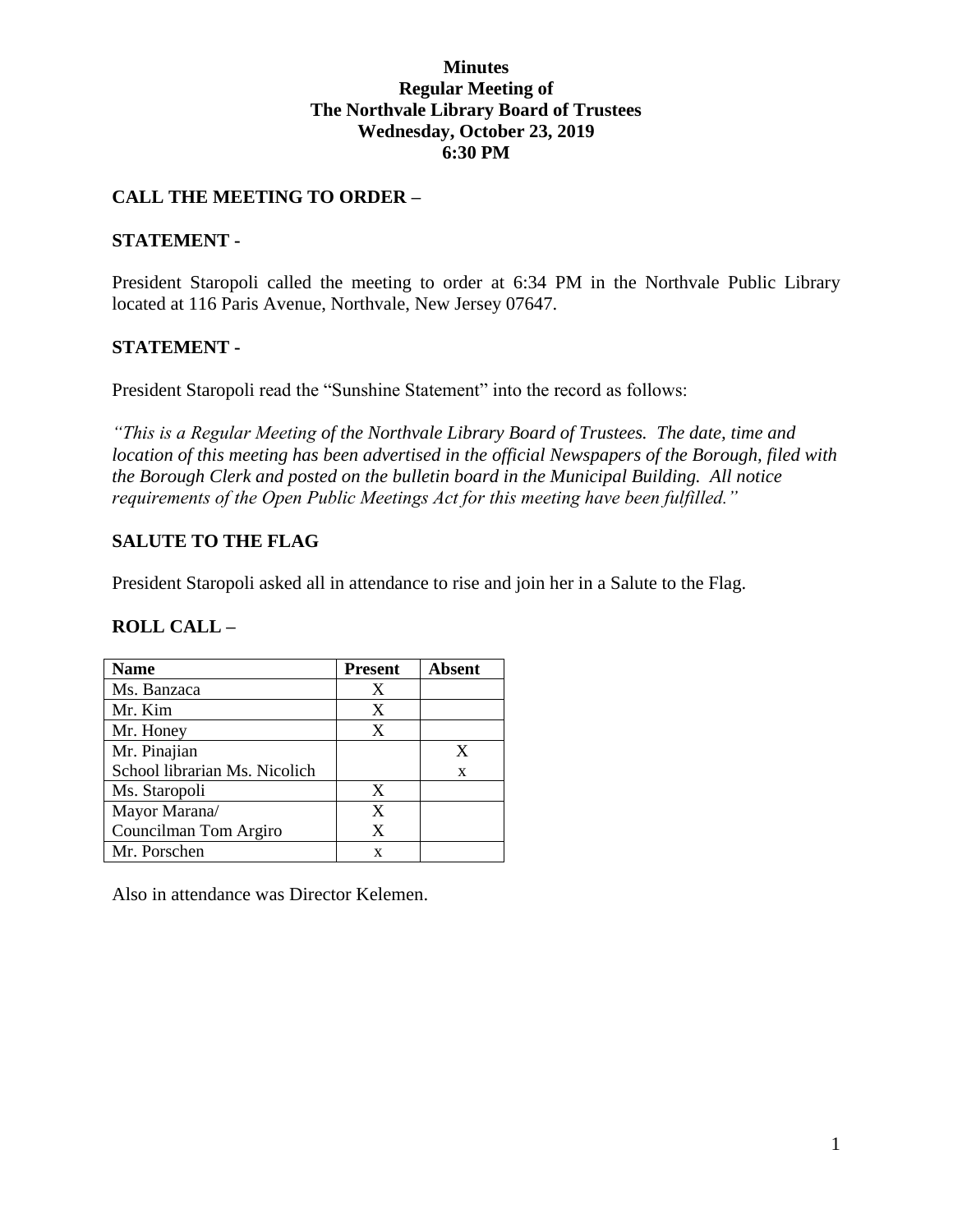#### **APPROVAL OF MINUTES**

Resolved to approve the minutes from the September 2019 regular board meetings.

The minutes were adopted on a roll call vote as follows:

| <b>Name</b>   | <b>ACTION</b> | <b>YES</b> | NO | <b>ABSENT</b> | <b>ABSTAIN</b> |
|---------------|---------------|------------|----|---------------|----------------|
| Ms. Banzaca   |               | X          |    |               |                |
| Mr. Kim       |               | X          |    |               |                |
| Mr. Honey     |               | X          |    |               |                |
| Mr. Pinajian  |               |            |    | X             |                |
| Ms. Nicolich  |               |            |    | X             |                |
| Ms. Staropoli | Motion        | X          |    |               |                |
| Mayor Marana  | Second        | X          |    |               |                |
| Mr. Argiro    |               |            |    |               |                |
| Mr. Porschen  |               |            |    |               |                |

#### **GENERAL DISCUSSION –**

The ALSA architecture plans should be completed by early November. We will see if we can have Roy Sokoloski join the November meeting to review the final plans and discuss the next steps in the design plans.

#### **Director's Report**

#### **September 2019 Programs:**

## **21 programs offered to community**

## **486 people attended library programs in September 2019**

| <b>Program/Event</b>                          | <b>Date</b> | <b>Children</b> | <b>Teens</b> | <b>Children/</b><br><b>Teens</b> | <b>Adults</b>  | <b>Total</b> | <b>Department</b><br>(Juv, YA,<br><b>Adult</b> ) |
|-----------------------------------------------|-------------|-----------------|--------------|----------------------------------|----------------|--------------|--------------------------------------------------|
| <b>Magical Melodies</b>                       | 9/4/2019    | 28              | $\Omega$     | 28                               | 19             | 47           | Juv                                              |
| <b>Music Together</b>                         | 9/6/2019    | 18              | $\Omega$     | 18                               | 16             | 34           | Juv                                              |
| <b>Town Day</b>                               | 9/7/2019    | 94              | 25           | 119                              | 60             | 179          |                                                  |
| <b>Story Time (Fall</b><br>Session)           | 9/10/2019   | $\overline{7}$  | 0            | $\overline{7}$                   | 7              | 14           | Juv                                              |
| <b>Marbled Paper</b>                          | 9/10/2019   | $\Omega$        | $\Omega$     | $\Omega$                         | 10             | 10           | Adults                                           |
| <b>Back to School Craft</b>                   | 9/12/2019   | 7               | $\Omega$     | 7                                | 3              | 10           | Juv                                              |
| <b>Gaming Tournament</b>                      | 9/13/2019   | $\overline{4}$  | $\Omega$     | $\Omega$                         | $\overline{4}$ | 8            | YA                                               |
| <b>Healthy Snacks with</b><br><b>Shoprite</b> | 9/16/2019   | 8               | $\Omega$     | 8                                | 4              | 12           | Juv                                              |
| <b>Story Time (Fall</b><br>Session)           | 9/17/2019   | 6               | $\Omega$     | 6                                | 6              | 12           | Juv                                              |
| <b>Magical Melodies</b>                       | 9/18/2019   | 20              | $\Omega$     | 20                               | 16             | 36           | Juv                                              |
| <b>Pirate Craft</b>                           | 9/19/2019   | 5               | $\mathbf 0$  | 5                                | 3              | 8            | Juv                                              |
| <b>Bubble Wrap Craft</b>                      | 9/20/2019   | 2               | $\Omega$     | 2                                | 2              | 4            | Juv                                              |
| <b>Chess Club</b>                             | 9/23/2019   | 2               | 2            | $\overline{4}$                   | $\mathbf 1$    | 5            | Juv                                              |
| <b>Story Time</b>                             | 9/24/2019   | 3               | $\Omega$     | 3                                | 4              | 7            | Juv                                              |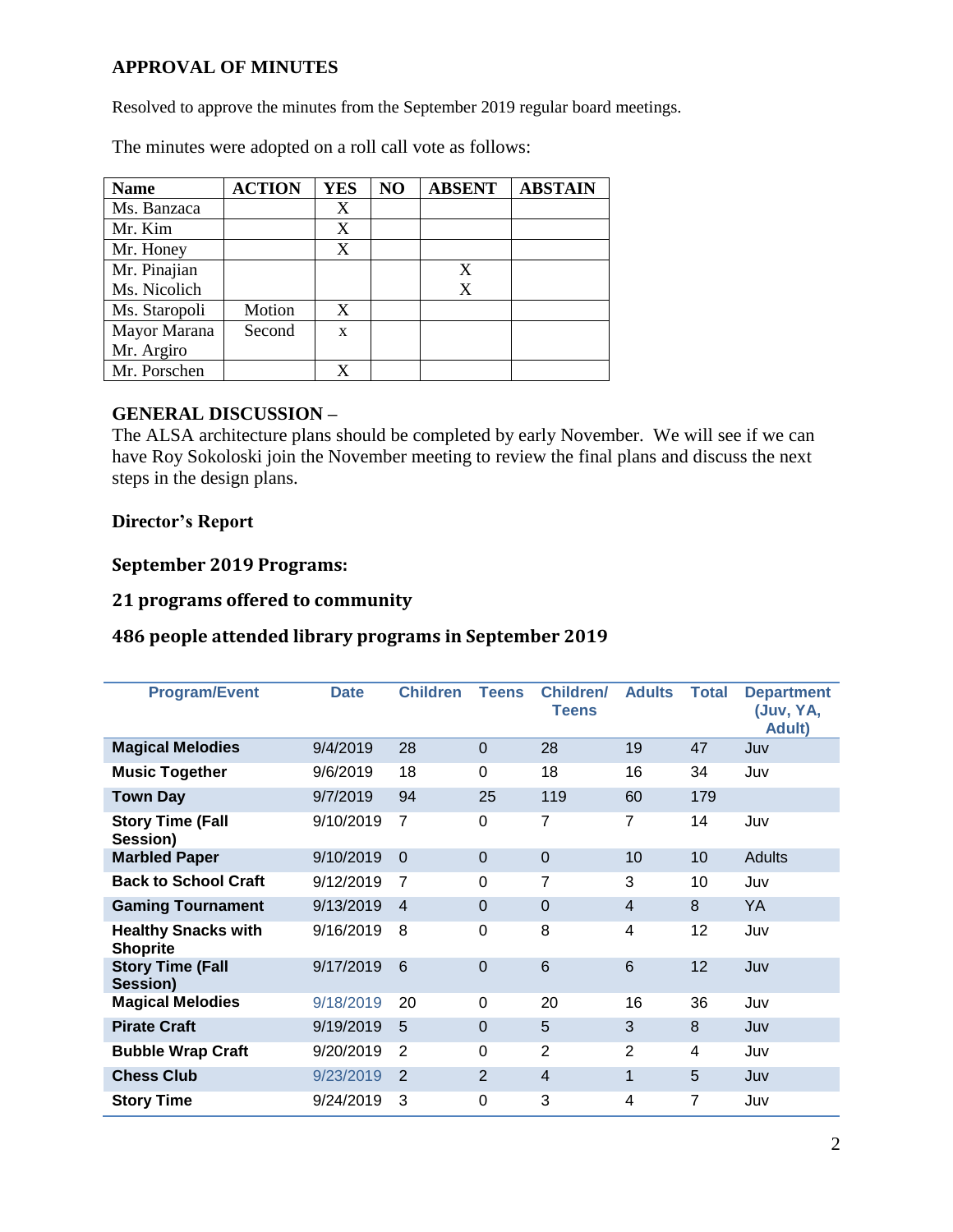| <b>Program/Event</b>                     | <b>Date</b>   | <b>Children</b> | <b>Teens</b> | Children/<br><b>Teens</b> | <b>Adults</b> | Total | <b>Department</b><br>(Juv, YA,<br><b>Adult</b> ) |
|------------------------------------------|---------------|-----------------|--------------|---------------------------|---------------|-------|--------------------------------------------------|
| <b>Artistically Abled</b>                | 9/24/2019     | -7              | $\Omega$     | 7                         | 3             | 10    | Juv                                              |
| <b>Magical Melodies</b>                  | 9/25/2019     | 10              | $\Omega$     | 10                        | 6             | 16    | Juv                                              |
| <b>Concert @ Senior</b><br><b>Center</b> | 9/25/2019     | $\Omega$        | $\Omega$     | $\Omega$                  | 38            | 38    | Adult                                            |
| Book Club - 4th & 5th<br><b>Grades</b>   | 9/25/2019     | $\Omega$        | 4            | 4                         | $\Omega$      | 4     | YΑ                                               |
| <b>Canvas Painting</b>                   | 9/26/2019     | $\Omega$        | $\Omega$     | $\Omega$                  | 11            | 11    | Adult                                            |
| <b>Music Together</b>                    | 9/27/2019     | 10              | $\Omega$     | 10                        | 8             | 18    | Juv                                              |
| <b>Gaming Tournament</b>                 | 9/27/2019     | $\Omega$        | 3            | 3                         | $\Omega$      | 3     | YA                                               |
| <b>September 2019</b>                    | <b>Totals</b> | 231             | 34           |                           | 221           | 486   |                                                  |

# Program highlights and upcoming

- This week, Oct. 20-26 is *National Friends of Libraries Week*. Thank you Friends of the Northvale Library for your continued dedicated volunteerism to the library. Your time and talent enriches the library community with creative fundraising for summer reading programs, museum passes, youth gaming tournaments, furnishings, and more! Thank you Mayor & Council for the Proclamation on Wednesday, October 9 honoring the Friends.
- Youth: Touch a Fire Truck visit by Northvale Fire Chief England during Fire Prevention Week was a big success this month. Northvale Police visiting the library after school on November 26. Jenkinson's Aquarium Penguin program on November 21 followed in the evening with a "Frozen" movie viewing party with special visit from Elsa.
- Adults: ESL weekly conversation classes are well received by the community; Painting and craft programs reaching maximum registration. Northvale resident volunteers offering 4 part evening series finger knitting a hat in November.

Administrative

- Library Cards: 1,756 patrons registered as of October 17, 2019. 6 new registrations since the September report.
- State mandated funding level for Northvale Library for 2020: \$335,396.
- Preparing 2020 library budget allocations for Board review in November
- Received final copy of 2018 library annual audit
- Received and deposited 2018 NJ State aid check in the amount of \$2,033.00 on October 7, 2019
- With Board permission, the library will order 20 durable stacking chairs for library program use from Demco at a cost of \$1, 444.80 plus shipping and processing with 2018 NJ State aid check.
- With Board approval, the library will offer "Food for Fines" for library patrons for the month of December 2019. Northvale Library will accept non-perishable food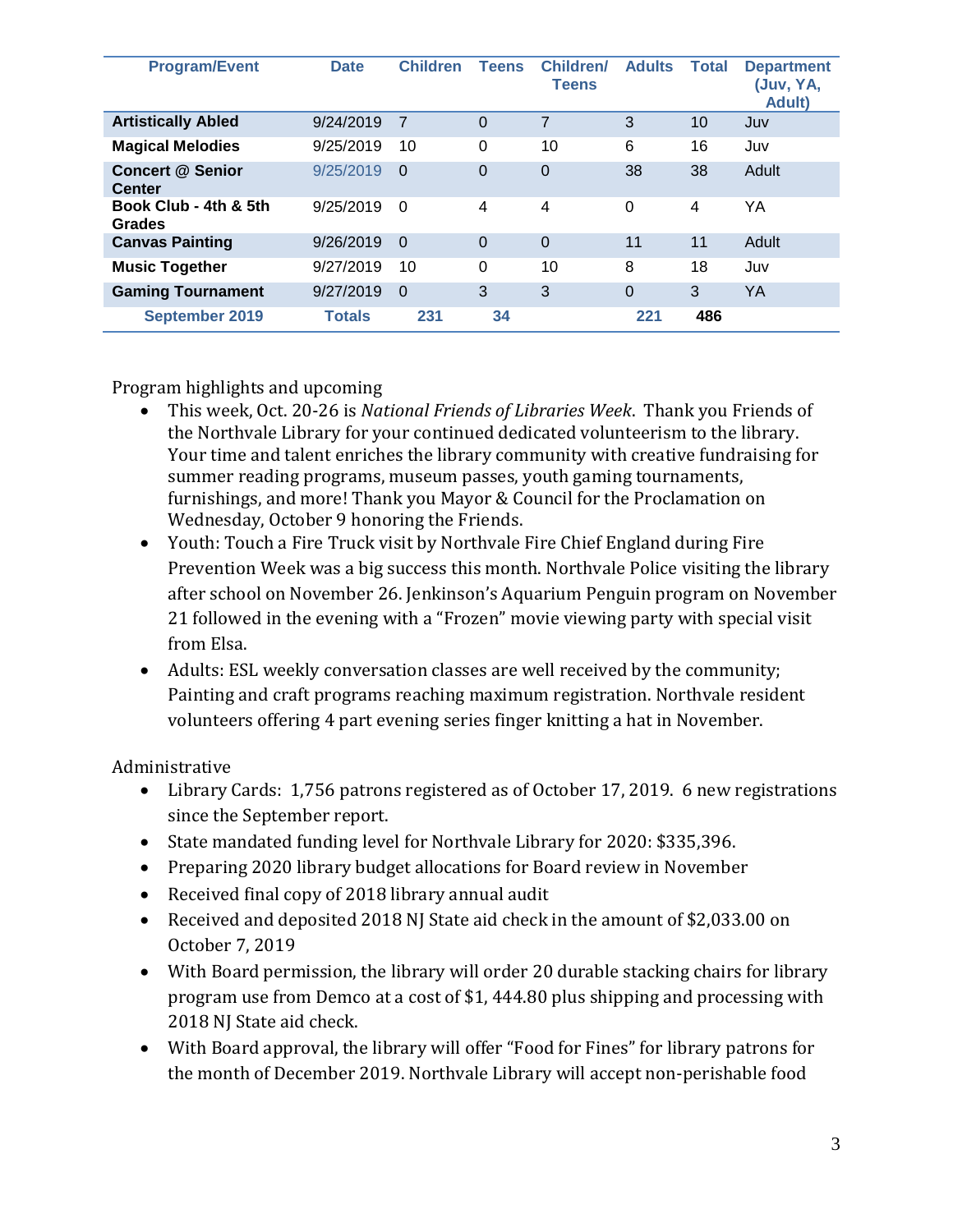items for waiving fines for *Northvale* library items only (*not* lost or damaged items). Non-perishables will be donated to The Food Pantry in Norwood.

• Proposed 2020 Holiday Schedule

Strategic Planning

- Kent Lieu of ALSA Architects- library visit on October 21 to gather information to finalize technical drawings
- Communicating proposed improvement plan
- Community Development Block Grant (CDBG)– ADA items for library grant cycle for FY 2020/2021 began 9/23/19; Resolution at next Mayor and Council meeting

BCCLS

- System Council Meeting on 10/17 Uniform Loans & Auto Renewals vote passed; 2020 BCCLS Budget passed
- Delivery update
- BCCLS Friends Scholarship Breakfast on 10/22
- BCCLS Youth Services Committee Bootcamp- November

# **Friends of the Library Report**

**N/A**

#### **Treasurer's Report**

Monthly budget report attached. Spending to date is at 77% to total.

# **ROLL CALL VOTES-**

Resolved to approve the claims list for October in the amount of \$8849.01 The resolution was adopted on a roll call vote as follows:

| <b>Name</b>   | <b>ACTION</b> | <b>YES</b> | N <sub>O</sub> | <b>ABSENT</b> | <b>ABSTAIN</b> |
|---------------|---------------|------------|----------------|---------------|----------------|
| Ms. Banzaca   | Motion        | X          |                |               |                |
| Mr. Kim       |               | X          |                |               |                |
| Mr. Honey     | second        | X          |                |               |                |
| Mr. Pinajian  |               |            |                | X             |                |
| Ms. Nicolich  |               |            |                | X             |                |
| Ms. Staropoli |               | X          |                |               |                |
| Mayor Marana  |               | X          |                |               |                |
| Mr. Argiro    |               |            |                |               |                |
| Mr. Porschen  |               | X          |                |               |                |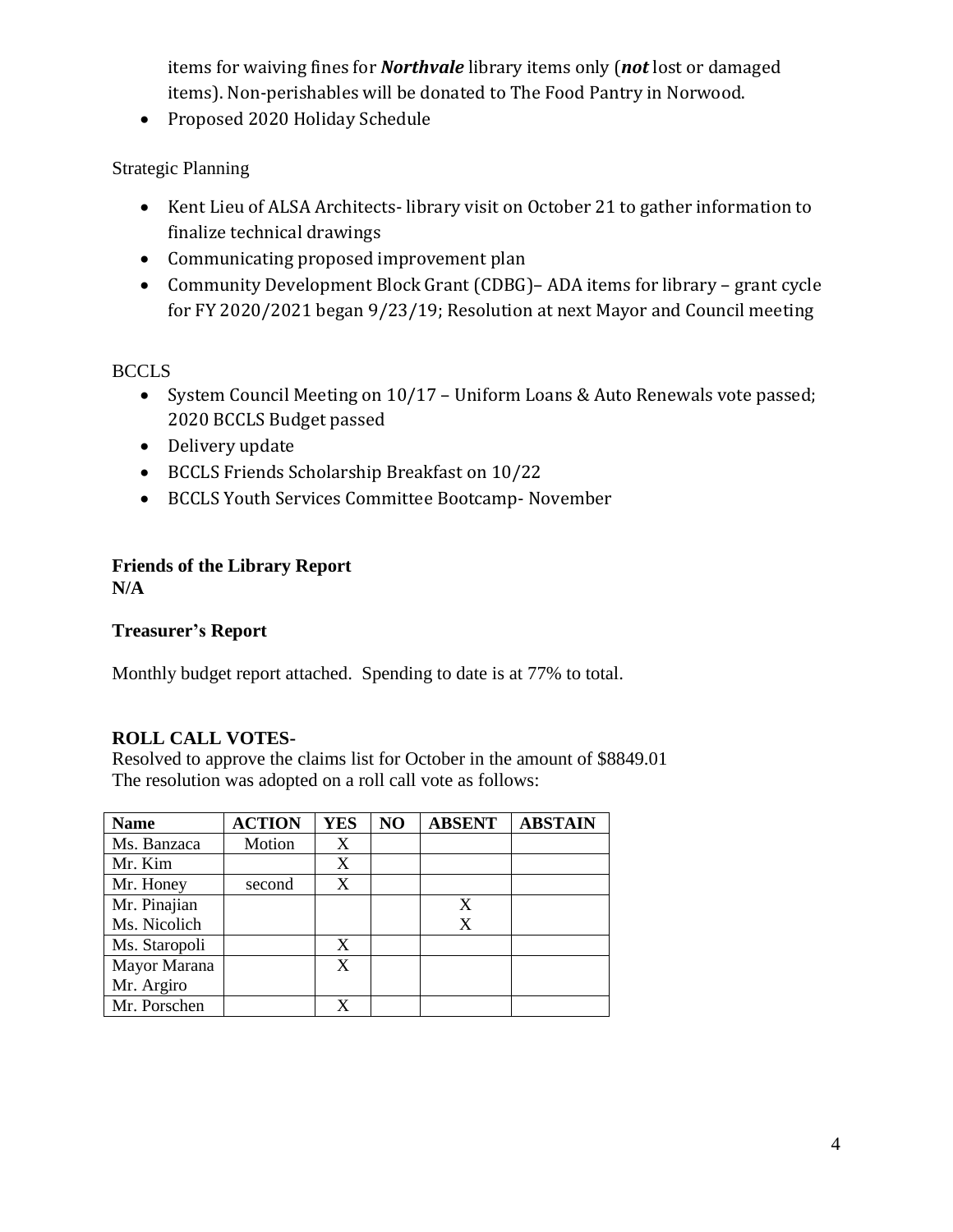Resolved to approve petty cash for the month of October in the amount of \$75. The resolution was adopted on a roll call vote as follows:

| <b>Name</b>   | <b>ACTION</b> | <b>YES</b> | NO | <b>ABSENT</b> | <b>ABSTAIN</b> |
|---------------|---------------|------------|----|---------------|----------------|
| Ms. Banzaca   |               |            |    |               |                |
| Mr. Kim       |               | X          |    |               |                |
| Mr. Honey     |               | X          |    |               |                |
| Mr. Pinajian  |               |            |    | X             |                |
| Ms. Nicolich  |               |            |    | X             |                |
| Ms. Staropoli | Second        | X          |    |               |                |
| Mayor Marana  | Motion        | X          |    |               |                |
| Mr. Argiro    |               |            |    |               |                |
| Mr. Porschen  |               |            |    |               |                |

Resolved to order 20 stacking chairs for library programs in the amount of \$1,440.80 plus shipping using our 2018 NJ State Aid Check.The resolution was adopted on a roll call vote as follows:

| <b>Name</b>   | <b>ACTION</b> | <b>YES</b> | NO | <b>ABSENT</b> | <b>ABSTAIN</b> |
|---------------|---------------|------------|----|---------------|----------------|
| Ms. Banzaca   |               | X          |    |               |                |
| Mr. Kim       |               | X          |    |               |                |
| Mr. Honey     |               | X          |    |               |                |
| Mr. Pinajian  |               |            |    | X             |                |
| Ms. Nicolich  |               |            |    | X             |                |
| Ms. Staropoli | Motion        | X          |    |               |                |
| Mayor Marana  |               | X          |    |               |                |
| Mr. Argiro    |               |            |    |               |                |
| Mr. Porschen  | second        |            |    |               |                |

Resolved to approve "Food for Fines" initiative for December which would waive fines for Northvale library items with a donation of a nonperishable food item for the Norwood food pantry.

The resolution was adopted on a roll call vote as follows:

| <b>Name</b>   | <b>ACTION</b> | <b>YES</b> | NO | <b>ABSENT</b> | <b>ABSTAIN</b> |
|---------------|---------------|------------|----|---------------|----------------|
| Ms. Banzaca   |               |            |    |               |                |
| Mr. Kim       | Second        | X          |    |               |                |
| Mr. Honey     |               | X          |    |               |                |
| Mr. Pinajian  |               |            |    | X             |                |
| Ms. Nicolich  |               |            |    | X             |                |
| Ms. Staropoli |               | X          |    |               |                |
| Mayor Marana  |               | X          |    |               |                |
| Mr. Argiro    |               |            |    |               |                |
| Mr. Porschen  | motion        | X.         |    |               |                |